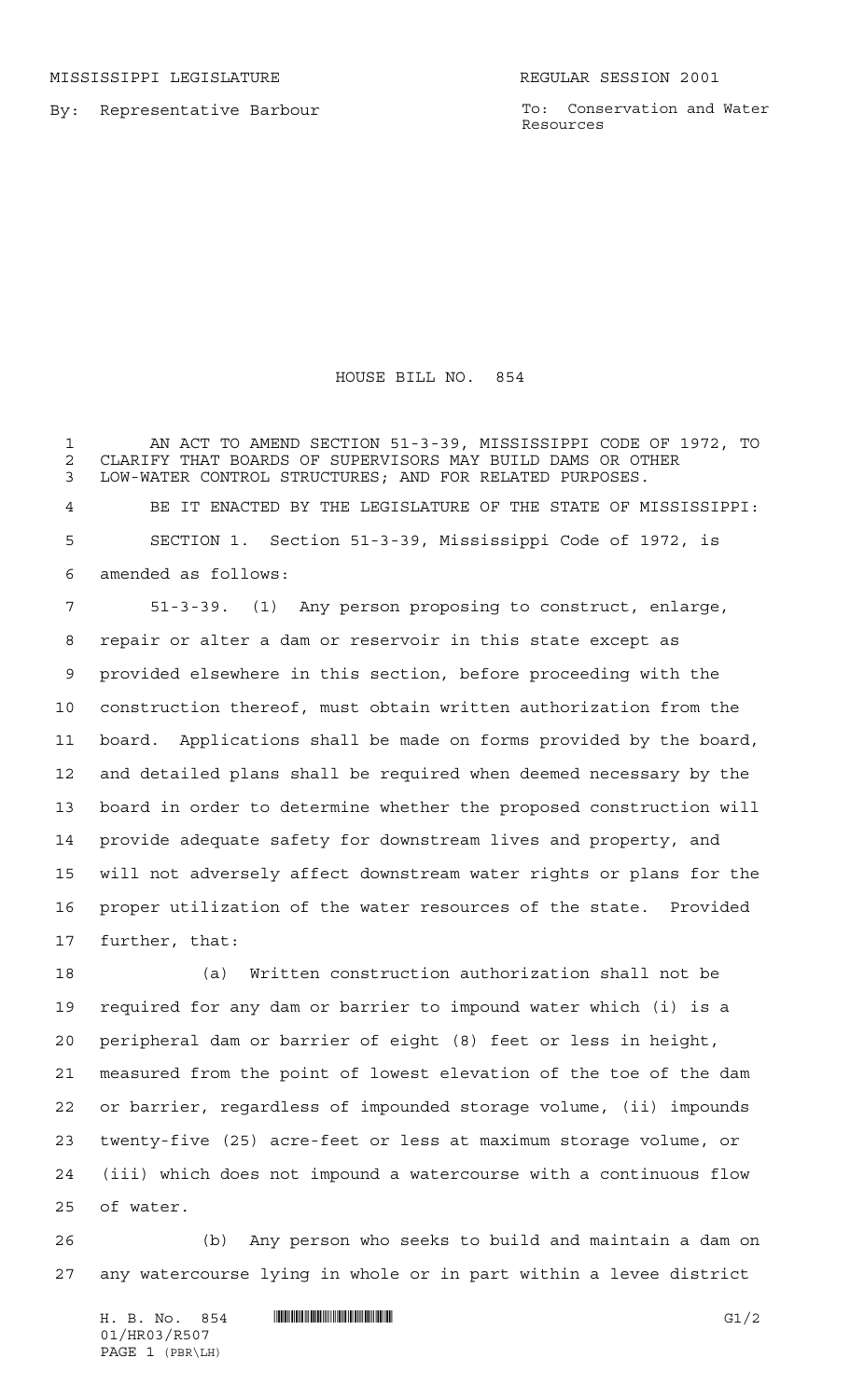duly constituted under the laws of this state shall first obtain permission from the levee board of such levee district.

 (c) Any person intending to acquire the right to store or use water from a reservoir formed by a dam on a watercourse regardless of whether or not written construction authorization therefor was required under this section, may do so only by making an application for a permit as provided elsewhere in this chapter.

 (2) The board may request other agencies, or contract with consultants, to recommend land treatment or facilities necessary to prevent pollution of the waters of this state, or to protect the safety and general welfare of the people, and in the board's discretion, may require that these recommendations be followed before authorization to construct or modify the dam is issued, or order the removal of the dam after it has been constructed or request the commission to order the removal of the dam after it has been constructed or modified when such recommendations are not followed.

 (3) The board and commission shall be authorized to make inspections of dams and reservoirs, regardless of whether or not written construction authorization therefor was required under this section, for the purpose of determining their safety, and shall require owners to perform at their expense such work as may be necessary for maintenance and operation which will safeguard life and property. Provided, however, a dam or reservoir may be exempt from inspections when the commission determines that the location, size or condition is such that lives and property will not be endangered. In carrying out the provisions of this section, the board and commission are authorized to expend available state funds, to receive funds from federal agencies, to contract with consultants and/or other agencies, and the commission may issue orders to owners of dams or reservoirs found to be unsafe requiring them to take the prescribed remedial action to safeguard downstream lives and property.

H. B. No. 854 **HROSOF HROSOF** 01/HR03/R507 PAGE 2 (PBR\LH)